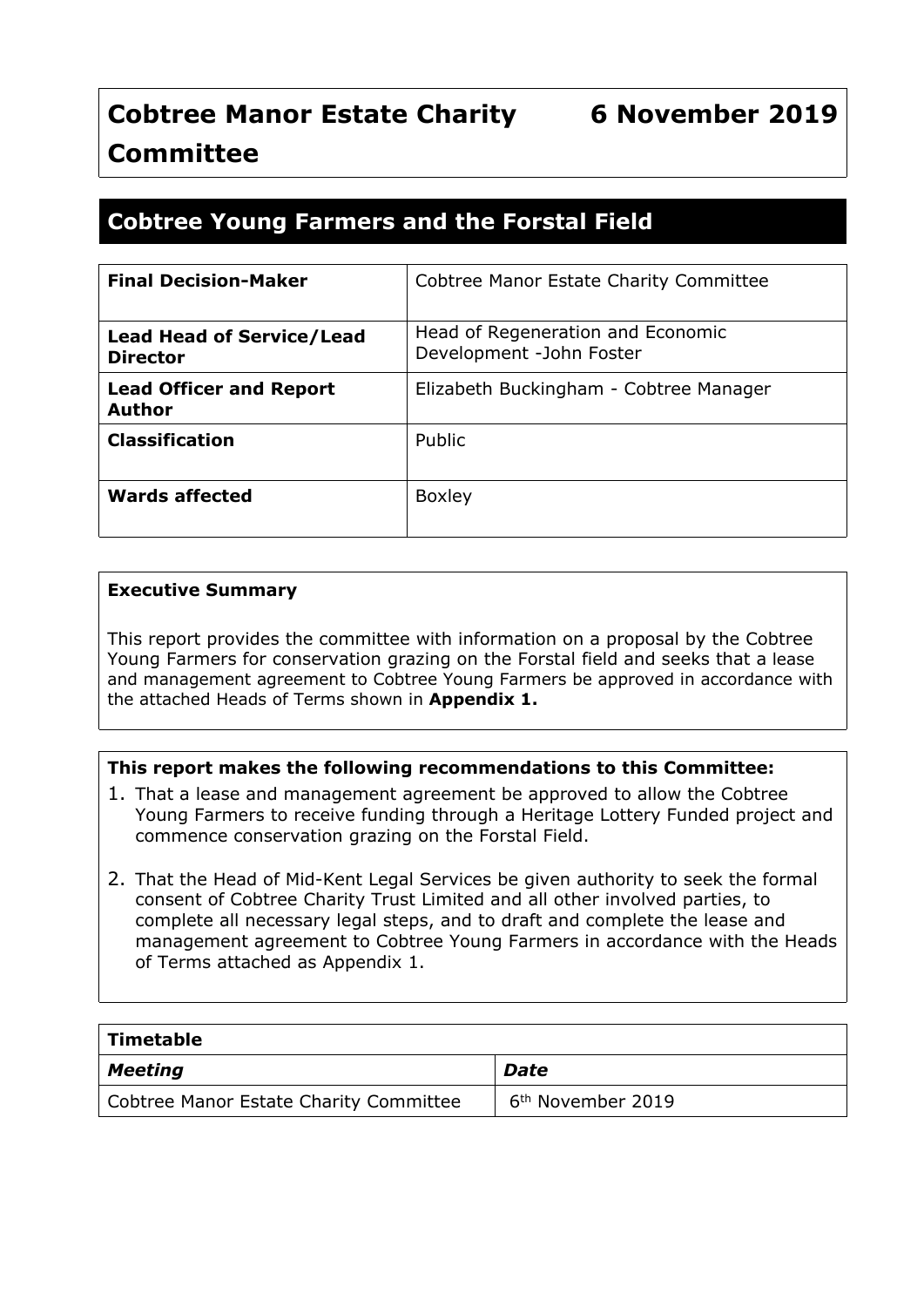# **Cobtree Young Farmers and the Forstal Field**

# **1. CROSS-CUTTING ISSUES AND IMPLICATIONS**

| <b>Issue</b>                                    | <b>Implications</b>                                                                                                                                                                                                                                                                                                                                                                                                                                 | Sign-off                                                  |
|-------------------------------------------------|-----------------------------------------------------------------------------------------------------------------------------------------------------------------------------------------------------------------------------------------------------------------------------------------------------------------------------------------------------------------------------------------------------------------------------------------------------|-----------------------------------------------------------|
| <b>Impact on Corporate</b><br><b>Priorities</b> | Accepting the<br>recommendation will<br>materially improve CMET's<br>ability to achieve the following<br>corporate priorities:<br>Keeping Maidstone Borough an<br>attractive place for all -<br>Promoting a range of<br>employment opportunities and<br>skills required across the<br>borough<br>Providing a clean, safe and<br>green environment<br>A vibrant leisure and<br>culture offer, enjoyed<br>by residents and<br>attractive to visitors. | Head of<br>Regeneration<br>and Economic<br>Development    |
| <b>Risk Management</b>                          | The risks of the preferred<br>option and the not preferred<br>options are covered in sections<br>3.1 and 3.2.                                                                                                                                                                                                                                                                                                                                       | Head of<br>Regeneration<br>and Economic<br>Development    |
| <b>Financial</b>                                | External funding will support<br>the recommended proposal<br>therefore there are no cost<br>implications for CMET.                                                                                                                                                                                                                                                                                                                                  | Paul Holland,<br>Senior<br>Finance<br>Manager<br>(Client) |
| <b>Staffing</b>                                 | Accepting the<br>recommendations will not have<br>an impact on staffing.                                                                                                                                                                                                                                                                                                                                                                            | Head of<br>Regeneration<br>and Economic<br>Development    |
| <b>Legal</b>                                    | Mid Kent Legal Services will be<br>instructed to prepare the<br>relevant documents and<br>complete the transaction.                                                                                                                                                                                                                                                                                                                                 | Legal Team                                                |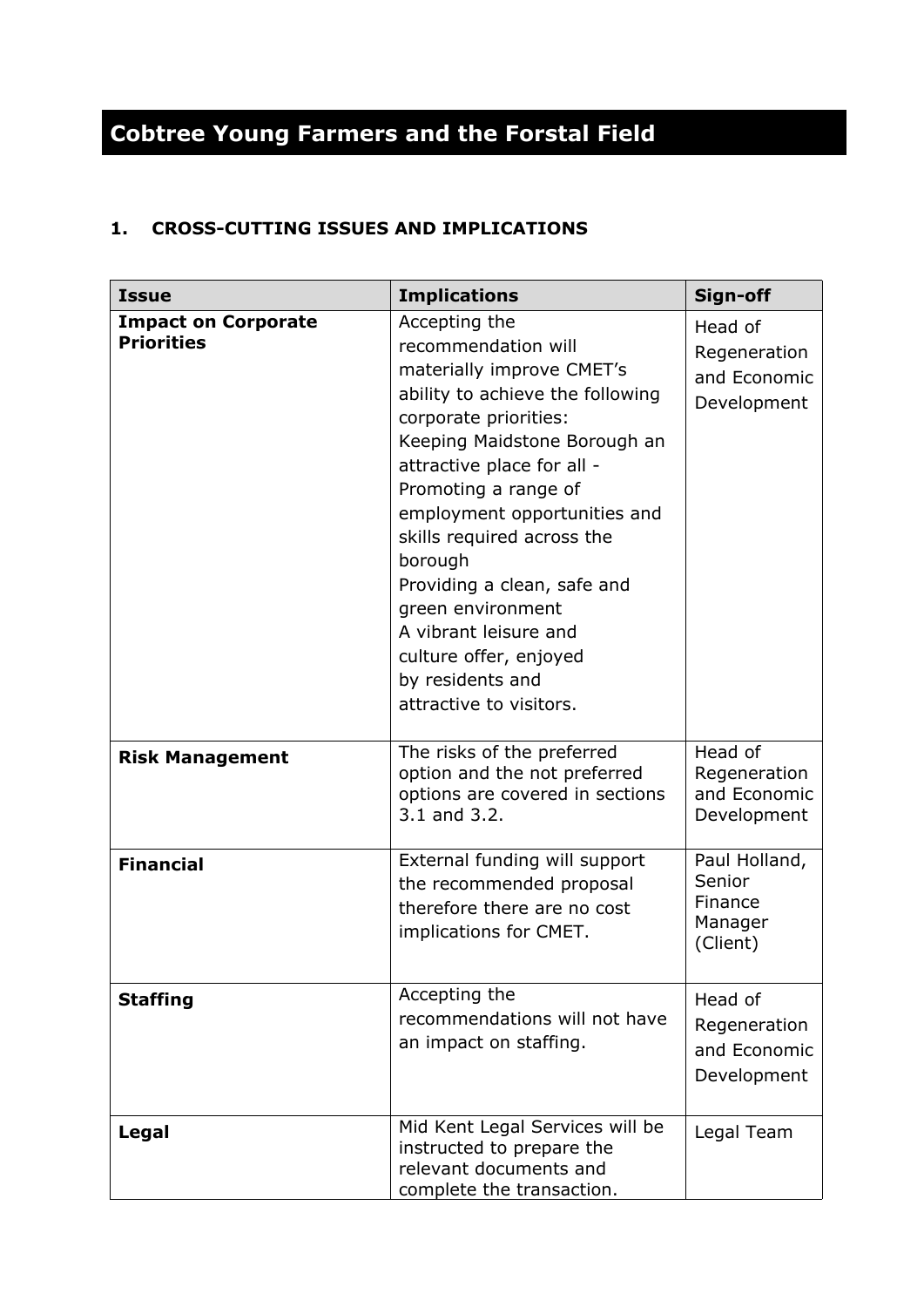| <b>Privacy and Data</b><br><b>Protection</b> | Accepting the recommendations<br>will increase the volume of data<br>held by the Council which will<br>be held that data in line with<br>retention schedules. | Policy and<br>Information<br>Team                                                  |
|----------------------------------------------|---------------------------------------------------------------------------------------------------------------------------------------------------------------|------------------------------------------------------------------------------------|
| <b>Equalities</b>                            | No impact identified.                                                                                                                                         | Equalities<br>and<br>Corporate<br>Policy<br>Officer                                |
| <b>Public Health</b>                         | It is recognised that the<br>recommendations will not<br>negatively impact on population<br>health or that of<br>individuals.                                 | <b>Public Health</b><br>Officer                                                    |
| <b>Crime and Disorder</b>                    | Not progressing with the<br>preferred option could leave<br>the site vulnerable to trespass<br>and criminal<br>damage.                                        | Head of<br>Regeneration<br>and Economic<br>Development                             |
| <b>Procurement</b>                           | There are no procurement<br>requirements related to the<br>recommendations in this report.                                                                    | Head of<br>Regeneration<br>and Economic<br>Development<br>& Section<br>151 Officer |

# **2. INTRODUCTION AND BACKGROUND**

- 1.1 Forstal Field (GR 51.299117, 0.503582) is an area of land situated between the M20 motorway and the Forstal road. It forms part of the Cobtree Estate and is approximately twenty-four acres in size of which fourteen acres are considered suitable for grazing. The sub soil is generally of spoil from the motorway construction covered with a thin layer of topsoil. The field is predominantly neutral grassland with scrub and emerging woodland at the borders.
- 1.2 In 2016, a short-term tenancy was granted to a local agricultural contractor to farm the field with no till agricultural techniques. The contractor farmed the field for two seasons then did not return in subsequent years. Despite repeated contact to establish their intentions for the land, they have failed to respond to communications.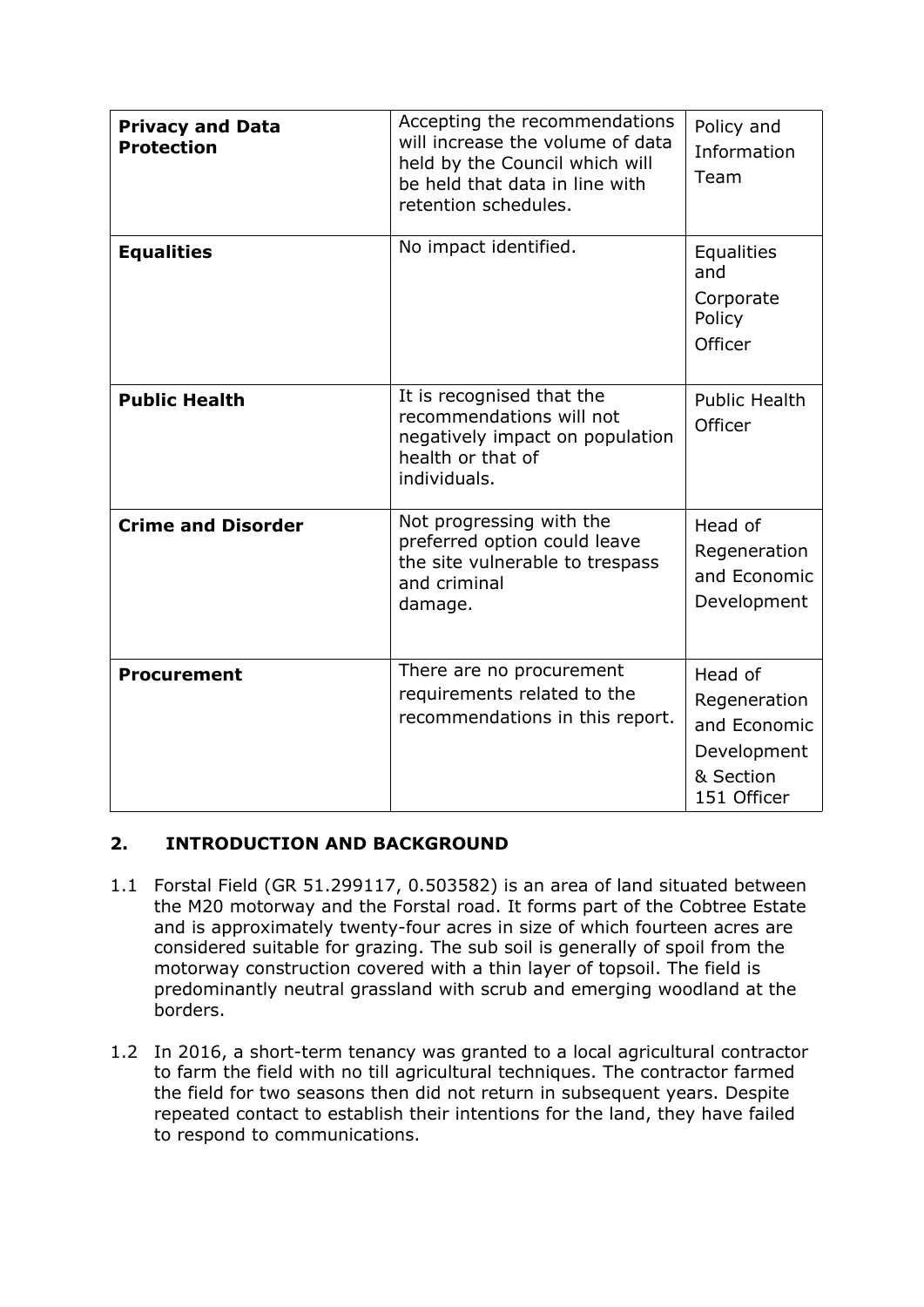- 1.3 Cobtree Young Farmers Club (CYFC) operates on the west side of Kent Life on a two-acre site known as the TBR Flower Field where it has a club room, barn, storage container, lambing and calving facilities and a small area for pigs.
- 1.4 The proposal is for Cobtree Young Farmers to fully enclose ten acres of the Eastern side of Forstal Field with stock proof fencing with gating and to extend the water supply and allow its small flock of twenty sheep and collection of ten cattle to graze the field. In allowing animals to graze in this way will take pressure off the club's high feed costs and will benefit the animals with a more varied diet and exercise.
- 1.5 It is also considered that grazing on this site should be viewed as a nature conservation exercise by controlling the dominance of the coarse grass and vegetation and giving wildflowers and finer grasses a better opportunity to get established and encourage pollinators. It will also improve the area as a hunting ground for owls and other raptors. The Bee and Pyramidal Orchids present on the south side nearer the motorway bridge are outside the area to be grazed.
- 1.6 The site has been independently visited by officers of Kent Wildlife Trust and Medway Valley Country Partnership who are very supportive of this proposal.
- 1.7 Discussions have been held with the manager of Old Chalk New Downs Heritage Lottery Funded project who has confirmed that the project meets all criteria for funding. They have offered their guidance and support by way of a total Land Management Package. This would provide ecological and land management expertise in the form of an ecological survey and the production of a land management plan for conservation grazing on the site.
- 1.8 Funding would also be provided for fencing, gates, extending the water supply and security measures. In addition, workplace training and environmental education would be provided to CYF in areas such as hedge laying, scrub management and reptile surveying. Funding is dependent on CYF securing a ten-year agreement for managing the land.

# **2. AVAILABLE OPTIONS**

#### **Do nothing**

2.1 This is not recommended as the field will succeed to scrub which may have future management costs if another use is identified for the field. The opportunity for such a level of funding to improve the natural capital of the land is highly unlikely to be available again soon. **This is not a recommended option.**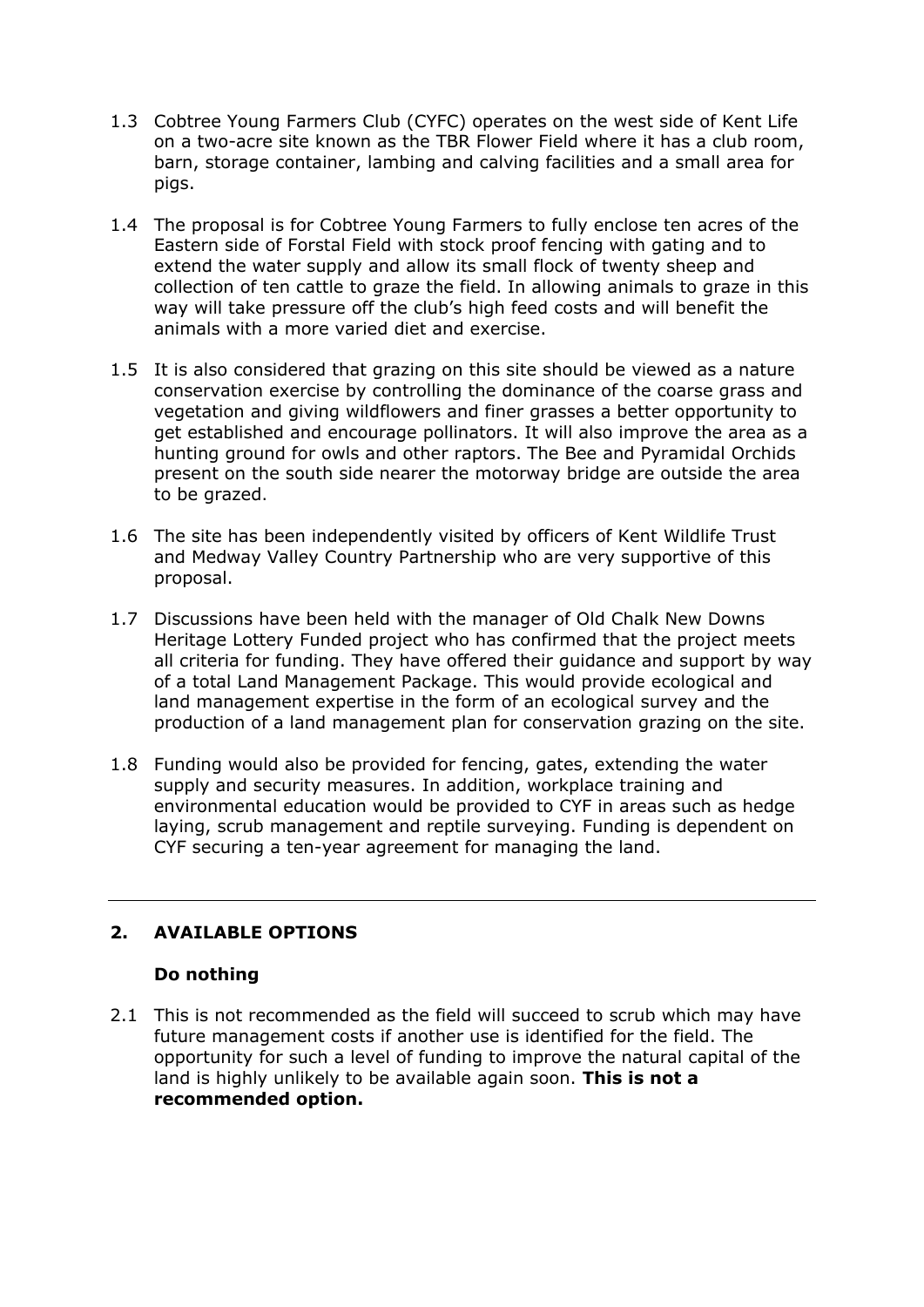#### **Seek another agricultural contractor**

2.2 This is not recommended as the field is not an attractive proposition for arable agriculture without extensive fertilisation due to the poor soil quality. The previous agreement did not prove to be sustainable. If this option was pursued, the land would not be eligible for the available funding. The monetary return from rental of the field would be modest. **This is not a recommended option.**

#### **Authorise a 10-year lease to the Cobtree Young Farmers**

2.3 This would enable substantial funding to be granted for the benefit of the quality of the land and environment, enhance biodiversity on the site and provide increased farming and educational opportunities for the Cobtree Young Farmers. **This is the recommended option.**

#### **3. PREFERRED OPTION AND REASONS FOR RECOMMENDATIONS**

- 3.1 Approving a 10-year lease to the Cobtree Young Farmers for conservation grazing on the Forstal Field is the preferred option.
- 3.2 This recommendation is made so that:
	- The field can be managed in the optimum way for the benefit of the land and for maximum environmental gain.
	- Available funding can be granted.
	- CYF benefit from increased practical and educational opportunities for young people.

# **4. RISK**

4.1 The risks associated with this proposal, including the risks if the Council does not act as recommended, have been considered in line with the Council's Risk Management Framework. We are satisfied that the risks associated are within the Council's risk appetite and will be managed as per the Policy.

# **5. CONSULTATION RESULTS AND PREVIOUS COMMITTEE FEEDBACK**

5.1 Cobtree Charity Trust, Kent Wildlife Trust and Medway Valley Countryside Partnership have all been consulted and expressed approval for the proposal.